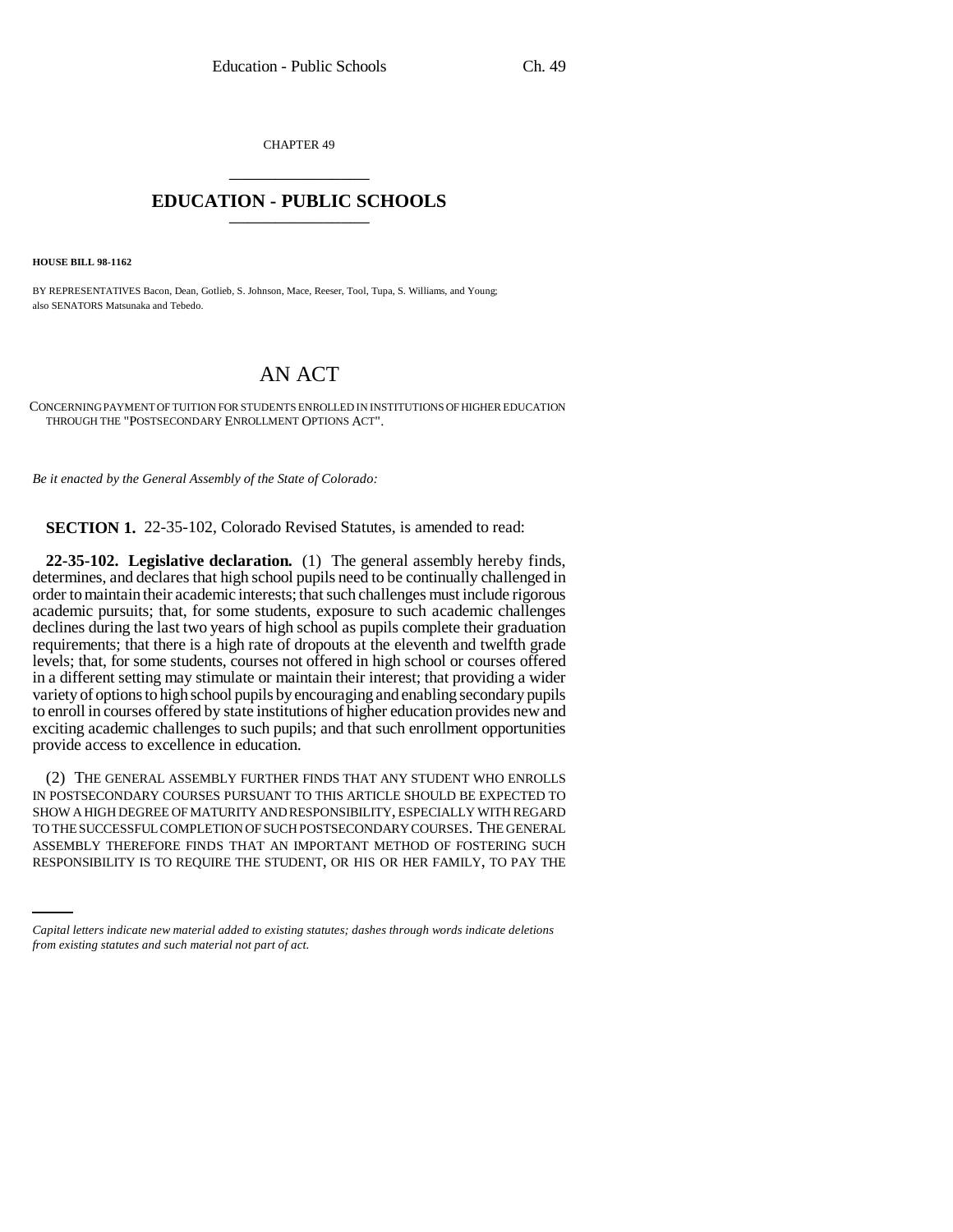## Ch. 49 Education - Public Schools

TUITION COSTS ASSOCIATED WITH SUCH POSTSECONDARY COURSES, SUBJECT TO REIMBURSEMENT BY THE SCHOOL DISTRICT UPON SUCCESSFUL COMPLETION OF SUCH POSTSECONDARY COURSES.

**SECTION 2.** 22-35-104 (3) (c), Colorado Revised Statutes, is amended to read:

**22-35-104. Enrollment in institution of higher education - cooperative agreement.** (3) When a pupil enrolls in courses at an institution of higher education for high school credit pursuant to section 22-35-105 (2) or (3) (a), the school district of the pupil and the institution of higher education in which the pupil desires to enroll shall enter into a cooperative agreement regarding the enrollment of and the funding method for the pupil in such institution of higher education, including, but not limited to:

(c) The requirement that any pupil enrolled pursuant to the provisions of section 22-35-105 (2) or (3) (a) shall not be required to pay any SHALL BE REIMBURSED BY THE SCHOOL DISTRICT FOR THE AMOUNT OF tuition PAID for such courses, AS PROVIDED IN SECTION 22-35-105 (6); and

**SECTION 3.** 22-35-105 (3) (a) (III), (4) (b), and (4) (b.5), Colorado Revised Statutes, are amended to read:

**22-35-105. Financial provisions - payment of tuition.** (3) If pupils of any school district are enrolled pursuant to the provisions of this article in one or two courses per academic term offered by any institution of higher education for postsecondary students and:

(a) If the pupil so enrolled is receiving high school credit for such course:

(III) The school district shall forward EXCEPT AS OTHERWISE PROVIDED IN SUBSECTION (8) OF THIS SECTION, THE PUPIL OR THE PUPIL'S PARENT OR GUARDIAN SHALL PAY to the institution of higher education the amount of tuition to which the institution of higher education would be entitled on behalf of a regularly enrolled student taking such courses; except that, for any state-supported institution of higher education, such amount of tuition shall not exceed the in-state tuition rate charged by such state-supported institution of higher education, and, for any nonpublic institution of higher education, such amount of tuition shall not exceed the average in-state tuition charged by the representative group of comparable state institutions used for purposes of section 23-3.3-101 (1.5) (a), C.R.S. PAYMENT OF TUITION PURSUANT TO THIS SUBPARAGRAPH (III) SHALL BE SUBJECT TO REIMBURSEMENT BY THE SCHOOL DISTRICT AS PROVIDED IN SUBSECTION (6) OF THIS SECTION.

(4) If pupils of any school district are enrolled pursuant to the provisions of this article in three or more courses per academic term offered by any institution of higher education for postsecondary students:

(b) Unless otherwise provided by the school district AND EXCEPT AS OTHERWISE PROVIDED IN SUBSECTION (8) OF THIS SECTION, it shall be the responsibility of the pupil OR THE PUPIL'S PARENT OR GUARDIAN for the third and each additional course per academic term, to pay the amount of tuition to which the institution of higher education would be entitled on behalf of a regularly enrolled student PUPIL taking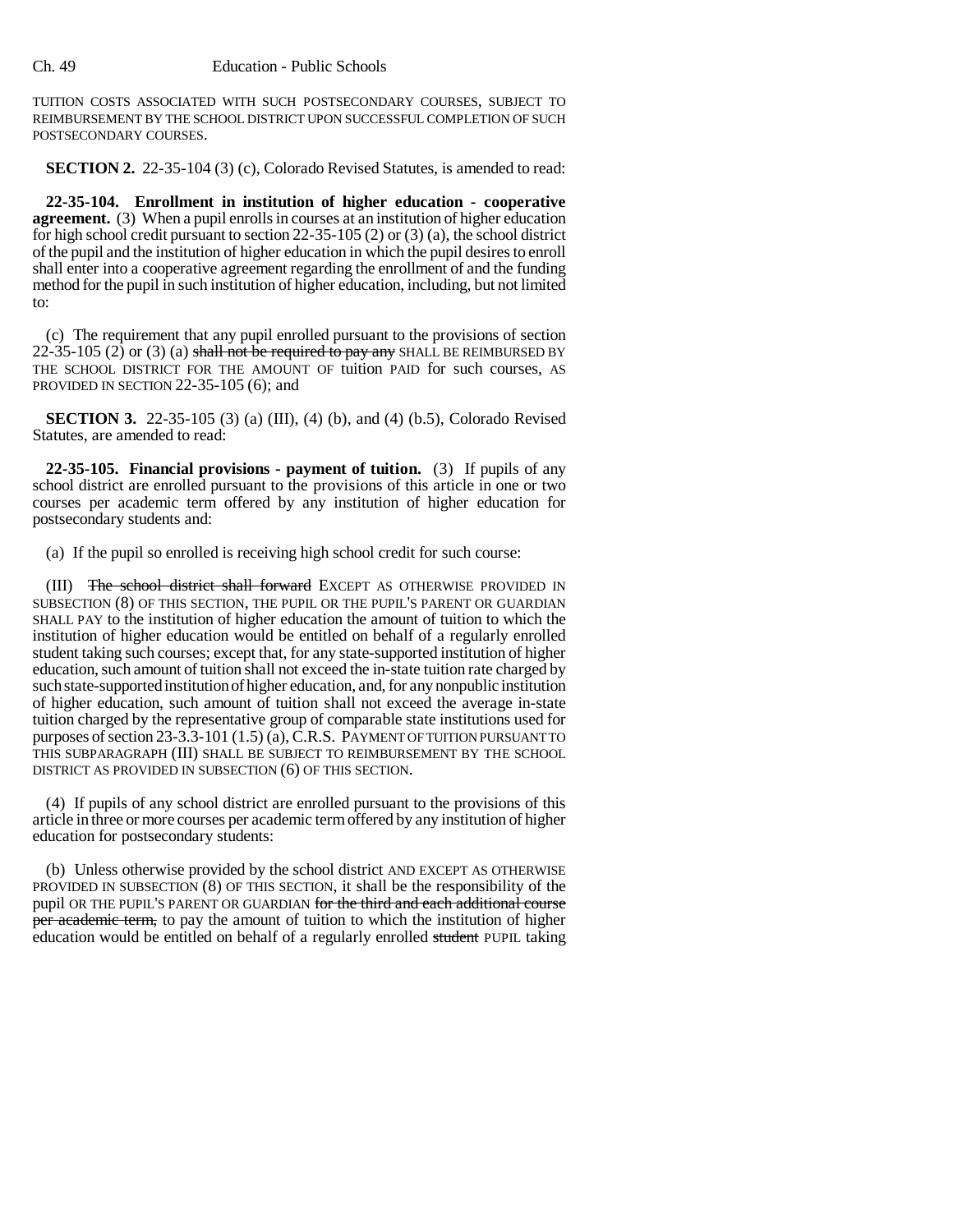such courses. TUITION PAID PURSUANT TO THIS PARAGRAPH (b) FOR THE FIRST TWO COURSES PER ACADEMIC TERM SHALL BE SUBJECT TO REIMBURSEMENT BY THE SCHOOL DISTRICT PURSUANT TO SUBSECTION (6) OF THIS SECTION. IN ADDITION, THE SCHOOL DISTRICT MAY CHOOSE TO REIMBURSE THE PUPIL OR THE PUPIL'S PARENT OR GUARDIAN FOR THE AMOUNT OF TUITION PAID FOR THE THIRD AND EACH ADDITIONAL COURSE PER ACADEMIC TERM.

(b.5) It shall be the responsibility of the school district to pay the amount of the tuition to which the institution of higher education would be entitled on behalf of a regularly enrolled student taking such courses for the first two courses per academic term; and

**SECTION 4.** 22-35-105 (6), Colorado Revised Statutes, is amended, and the said 22-35-105 is further amended BY THE ADDITION OF A NEW SUBSECTION, to read:

**22-35-105. Financial provisions - payment of tuition.** (6) Notwithstanding any other provision of this section, if a pupil, enrolled pursuant to the provisions of this article, voluntarily drops a course, without consent of the principal of the high school in which such pupil is enrolled, it shall be the responsibility of the pupil, or such pupil's parent or guardian, to reimburse the school district for the amount of tuition paid by the school district to the institution of higher education pursuant to this article to enroll such pupil in such course. UPON PASSAGE OF ANY POSTSECONDARY COURSE IN WHICH A PUPIL ENROLLS PURSUANT TO THIS SECTION, THE PUPIL, OR THE PUPIL'S PARENT OR GUARDIAN, SHALL PRESENT EVIDENCE OF SUCH PASSAGE TO THE SCHOOL DISTRICT AND SHALL RECEIVE REIMBURSEMENT FROM THE SCHOOL DISTRICT FOR THE AMOUNT OF TUITION PAID FOR SUCH COURSE.

(8) (a) THE SCHOOL DISTRICT SHALL PAY THE TUITION REQUIRED UNDER SUBPARAGRAPH (III) OF PARAGRAPH (a) OF SUBSECTION (3) OF THIS SECTION AND TUITION FOR THE FIRST TWO COURSES PER ACADEMIC TERM UNDER PARAGRAPH (b) OF SUBSECTION (4) OF THIS SECTION FOR ANY PUPIL WHO IS ELIGIBLE FOR FREE OR REDUCED-COST LUNCH PURSUANT TO THE PROVISIONS OF THE FEDERAL "NATIONAL SCHOOL LUNCH ACT", 42 U.S.C. SEC. 1751, ET SEQ.

(b) IN ADDITION, THE SCHOOL DISTRICT MAY ENTER INTO AN AGREEMENT WITH A PUPIL TO PAY THE TUITION REQUIRED UNDER SUBPARAGRAPH (III) OF PARAGRAPH (a) OF SUBSECTION (3) OF THIS SECTION AND PARAGRAPH (b) OF SUBSECTION (4) OF THIS SECTION IN SITUATIONS WHERE:

(I) PAYMENT OF SUCH TUITION WOULD CONSTITUTE A FINANCIAL HARDSHIP FOR THE PUPIL OR THE PUPIL'S PARENT OR GUARDIAN; AND

(II) THE PUPIL HAS SHOWN EVIDENCE OF RESPONSIBILITY FOR AND COMMITMENT TO SUCCESSFULLY COMPLETING POSTSECONDARY COURSES.

(c) PRIOR TO PAYING THE TUITION FOR ANY PUPIL PURSUANT TO THIS SUBSECTION (8), THE SCHOOL DISTRICT SHALL REQUIRE THE PUPIL AND HIS OR HER PARENT OR GUARDIAN TO SIGN A PROMISE TO REPAY THE AMOUNT OF TUITION PAID BY THE SCHOOL DISTRICT ON THE PUPIL'S BEHALF IF THE PUPIL FAILS OR OTHERWISE DOES NOT COMPLETE THE POSTSECONDARY COURSE FOR ANY REASON, WITHOUT CONSENT OF